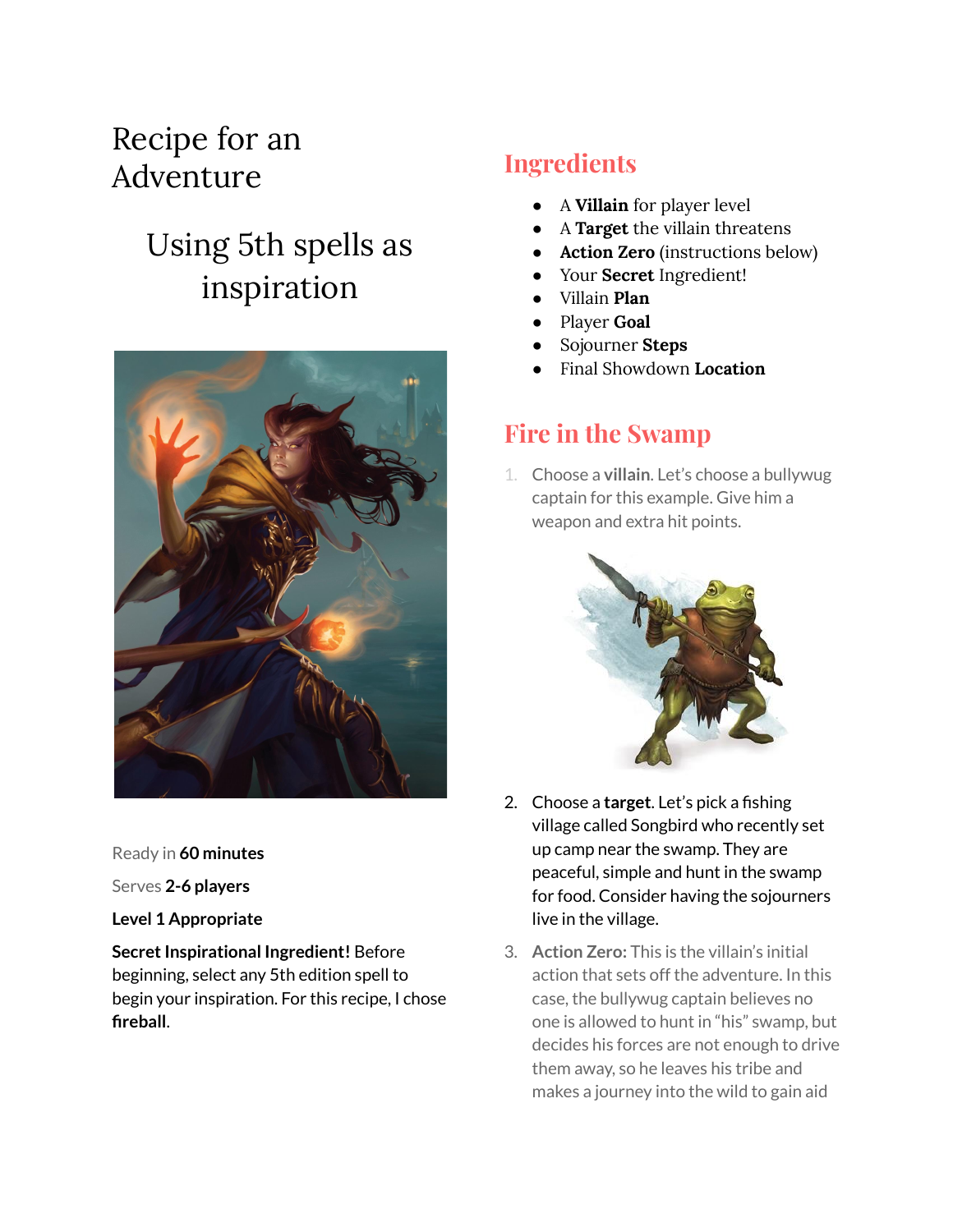from a fiend. In the meantime, he allows a troll family to watch over his tribe for payment of bullywug flesh.

4. **Secretingredient!** Browse through your favorite 5th edition book and choose a spell. This spell shows the way in which the villain accomplishes their mission. For this example, I already chose **fireball**.



Using fireball as inspiration, I decide then that the bullywug captain makes a deal with the fiend in that if he provides acolytes to serve this fiend, then he can learn 3rd level fireball which he will use against the village. Evil!

5. Next, establish the main **goal** for the sojourners. Also, set up the 3 step villain **plan**. These are the events that will occur for the villain to reach their goals. Finally, develop 3 **steps** for the sojourners that will guide them to defeat the villain and accomplish their own goal.



#### **Sojourner Goal**

The sojourners desire to establish peace in Dugget's Swamp. Add a specific sojourner goal in here as well.

### **Adventure Initiative**

Take turns between villain and player to unfold the story until you finalize in your **showdown location.**

Action Zero occurs

The sojourners must discover the presence of many tribes, conflict and understand that resources are limited in the swamp.

Under the threatening rule of the trolls, the bullywug tribe panics. Before the captain returns, they capture a player ally from the village to serve as a meal.

The sojourners must rescue their ally from the troll cave and discover the alliance.

Now the captain returns and instructs the tribe to raid a nearby lizardfolk tribe to gather resources and recruit them as acolytes to the fiend.

The sojourners must warn the lizardfolk tribe to prevent the spread of the bullywugs influence and discover the plans for fireball attack.

Upon the fishing village, the tribe attacks, and the bullywug captain releases a massive fireball to destroy the fishing village once and for all.

The sojourners must stand against the attack upon the fishing village and defeat the captain.